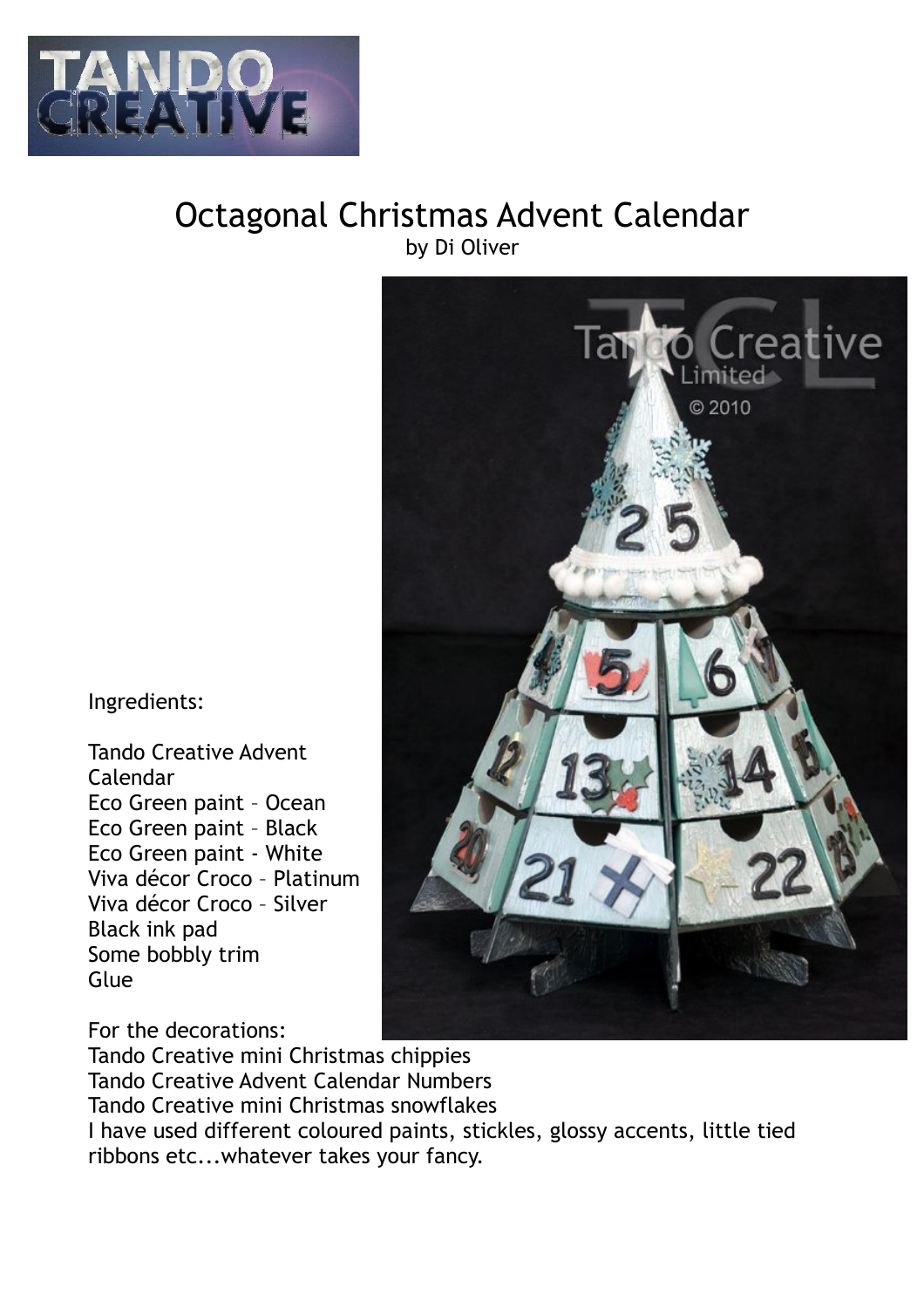## Instructions:



The drawers are all pre-cut and scored so you simply need to fold and glue. Take care to make sure the front panel lines up with the sides to give a better finish.









There are 8 upright pieces and 4 horizontal pieces.

Paint the uprights White and the horizontals in Ocean.

The chippie is very sturdy so will take the paint easily.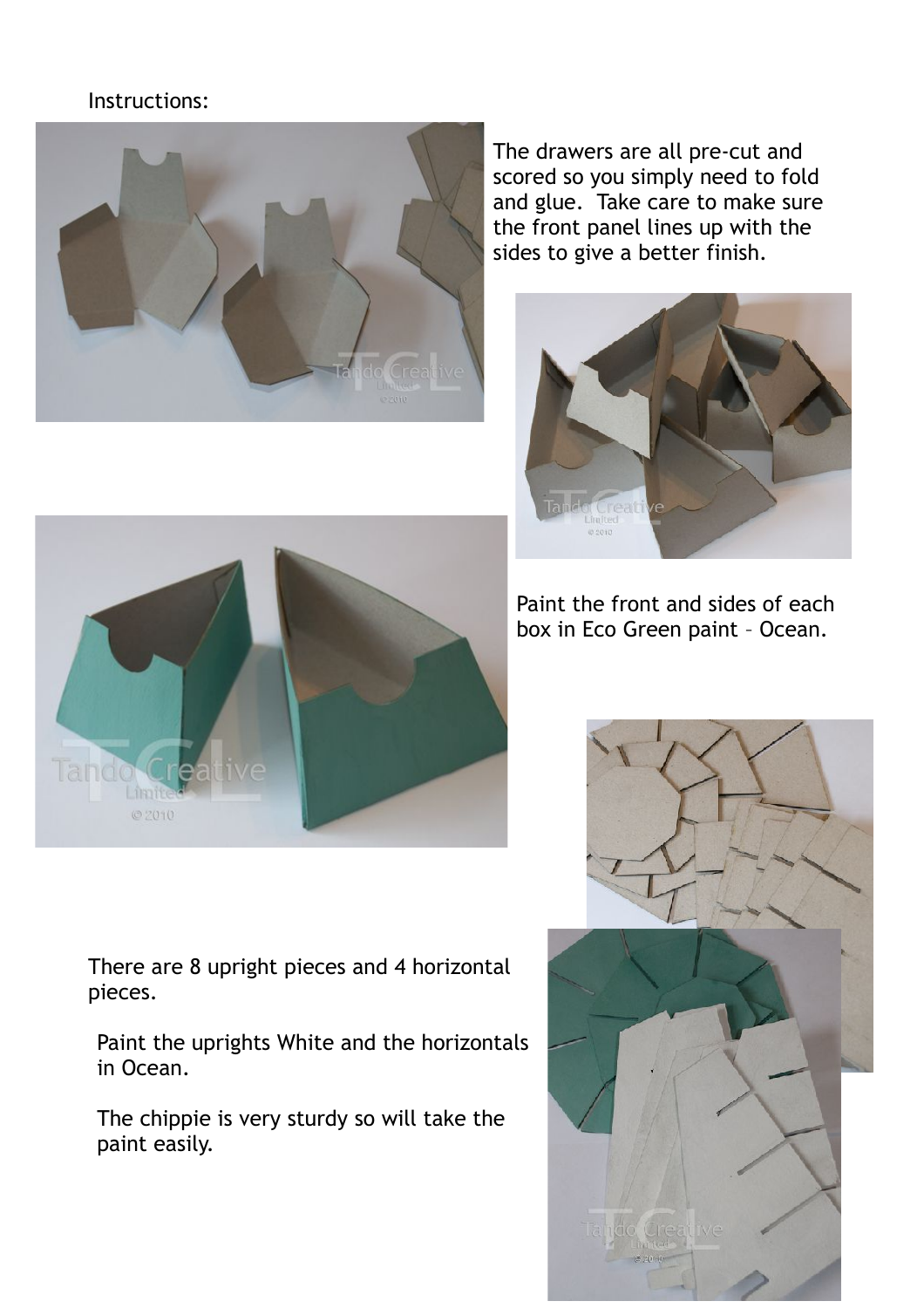



Slot in the upright directly opposite the first one.

You can see what a messy painter I am too LOL.

Paint the bases of the uprights black level with the bottom thin slot.

Then liberally cover with Viva décor Croco silver and blast with a heat gun. It should crack beautifully.

I have also inked the edges of all the pieces.



Now to start putting the main body together. Slot the 3 larger octagonal horizontals into one of the uprights.

It doesn't need glueing, it will all sit quite sturdy once it's all together.

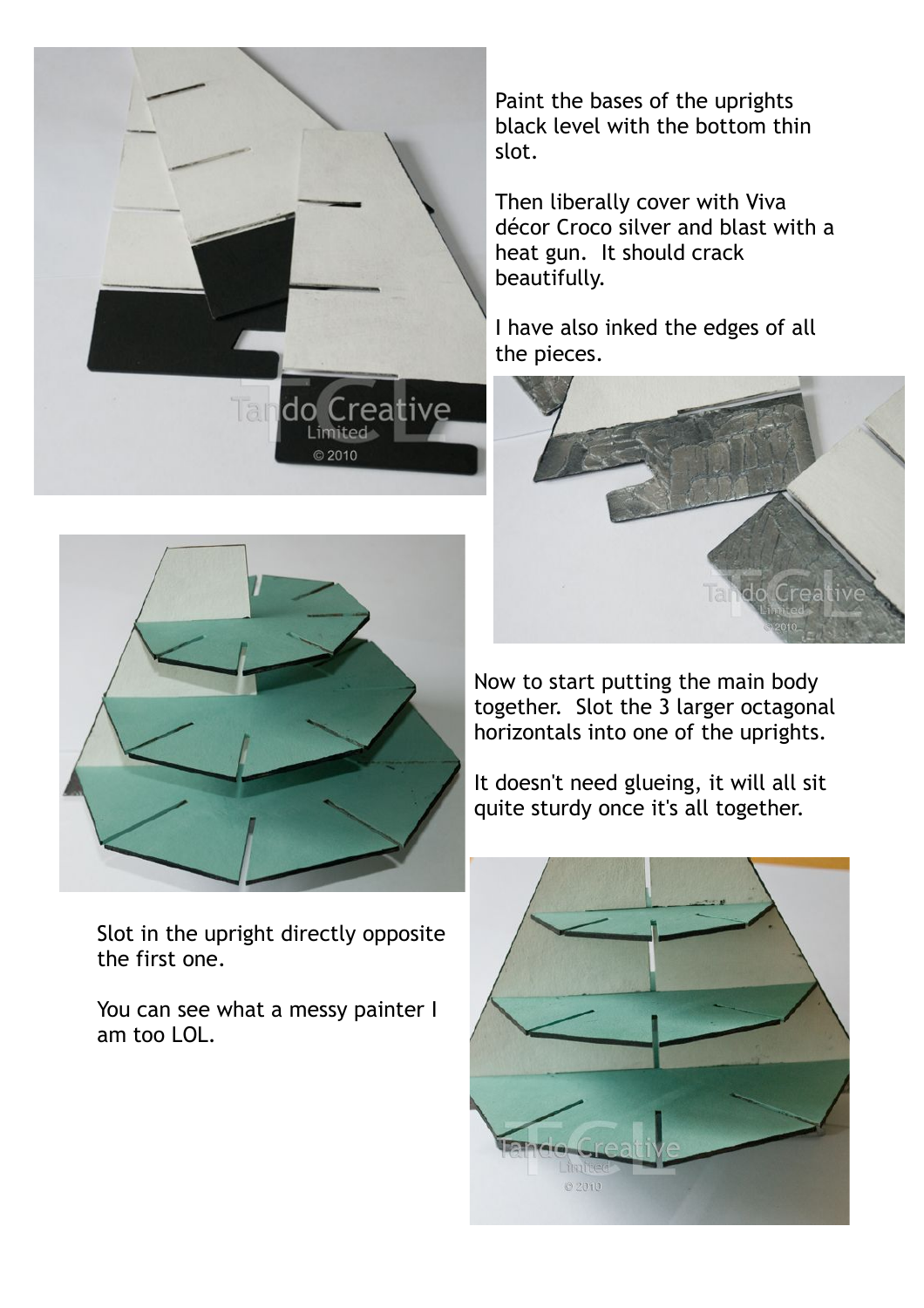

Slot all the other uprights in and check that they are evenly placed all the way round.

Not shown, but now glue the final octagonal horizontal to the top making sure it is lined up all the way round.

Fold and glue the two pieces that make the top.





Again, paint in Eco Green Ocean. Then paint the fronts of all the drawers and both pieces of the top liberally with Viva décor Croco paint. Blast it with a heat gun and watch it crack, it's fantastic.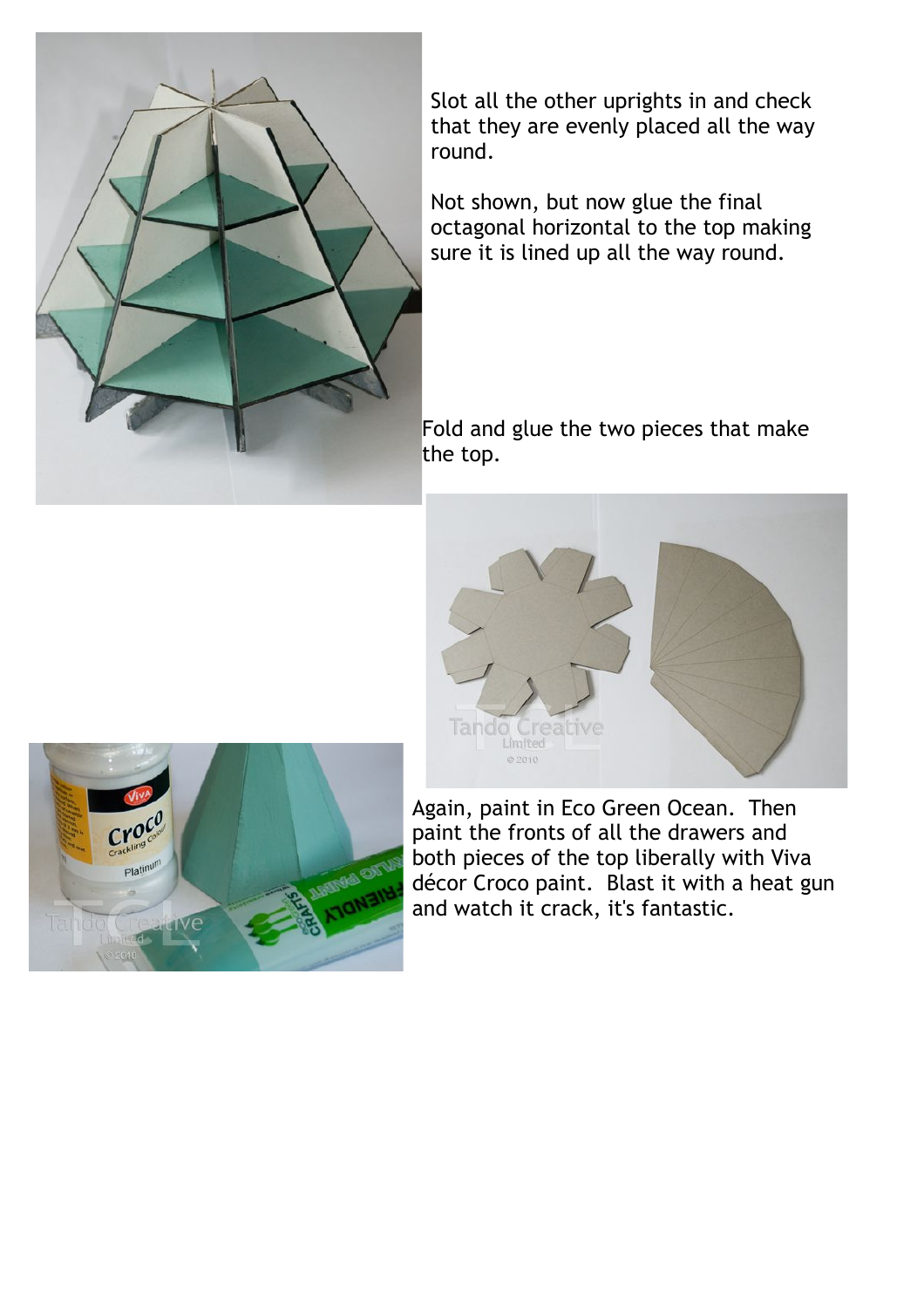

Once painted slide the drawers in place.

Glue the bottom half of the top piece to the top horizontal and then the top cone just slides over.

Now for the fun part, I have decorated the elements with a variety of inks, paints, stamps, embossing powders, glossy accents, stickles and a whole host of different products.

Once you've decorated all your pieces just glue them to the front of the drawers and around the top.

The star on the top simply slots together and I've fixed it with a giant blog of glossy accents...it's pretty solid.